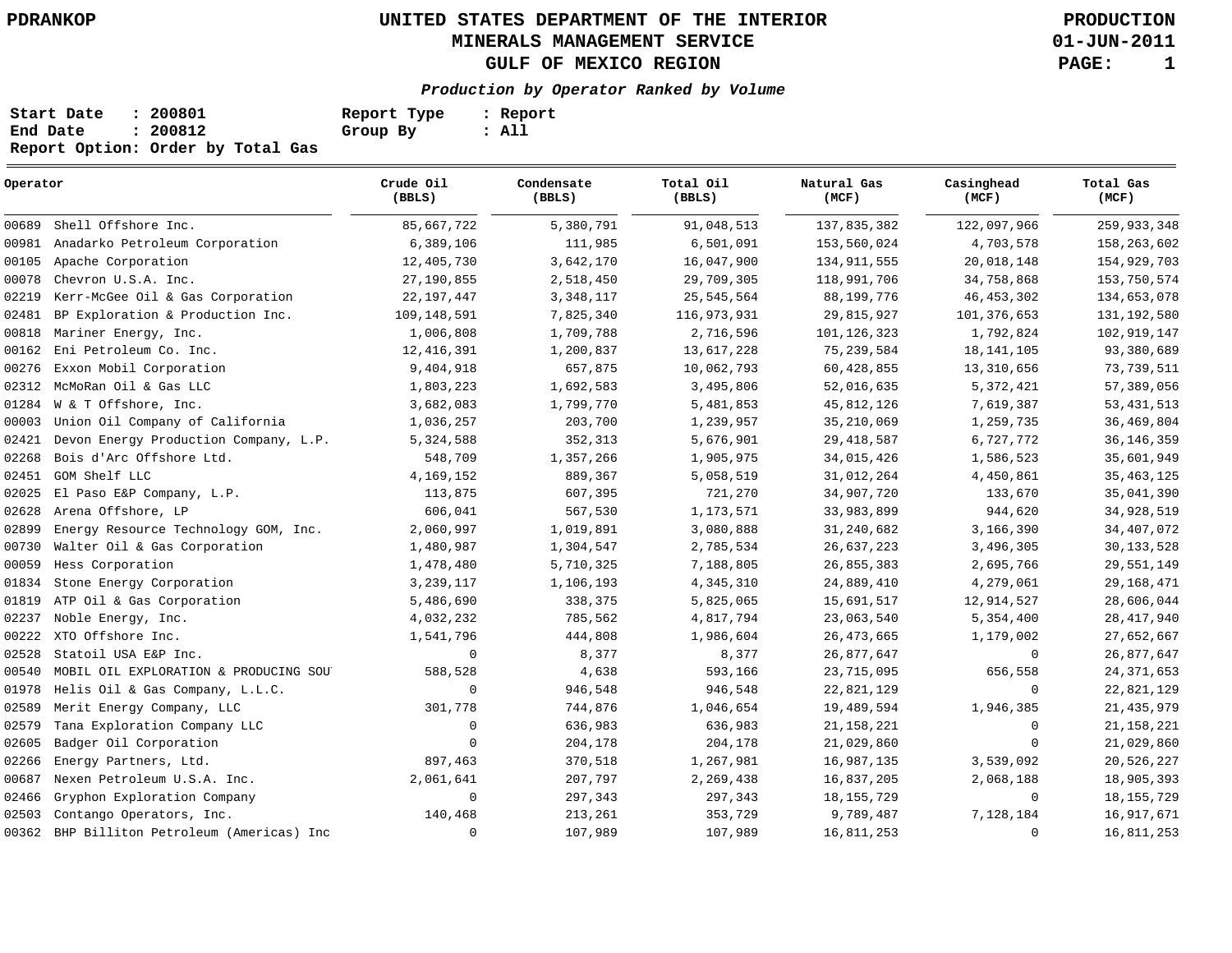**01-JUN-2011**

| Start Date | : 200801                          | Report Type | : Report |
|------------|-----------------------------------|-------------|----------|
| End Date   | : 200812                          | Group By    | : All    |
|            | Report Option: Order by Total Gas |             |          |

| Operator |                                        | Crude Oil<br>(BBLS) | Condensate<br>(BBLS) | Total Oil<br>(BBLS) | Natural Gas<br>(MCF) | Casinghead<br>(MCF) | Total Gas<br>(MCF) |
|----------|----------------------------------------|---------------------|----------------------|---------------------|----------------------|---------------------|--------------------|
| 02409    | Maritech Resources, Inc.               | 1,014,109           | 307,325              | 1,321,434           | 14,982,854           | 1,199,591           | 16, 182, 445       |
| 02375    | Energy XXI GOM, LLC                    | 5,845,866           | 808,132              | 6,653,998           | 8,496,318            | 7,486,273           | 15,982,591         |
| 02806    | Marubeni Oil & Gas (USA) Inc.          | $\Omega$            | 17,506               | 17,506              | 15,451,660           | $\circ$             | 15,451,660         |
|          | 01364 Newfield Exploration Company     | $\Omega$            | 37,481               | 37,481              | 14,248,850           | 0                   | 14,248,850         |
| 00491    | El Paso Exploration & Production Mana  | 166,433             | 524,117              | 690,550             | 12,266,317           | 392,976             | 12,659,293         |
| 01586    | Petsec Energy Inc.                     | $\Omega$            | 43,342               | 43,342              | 12,306,657           | $\mathbf 0$         | 12,306,657         |
| 02636    | SPN Resources, LLC                     | 1,687,757           | 226,230              | 1,913,987           | 8,681,047            | 3,404,866           | 12,085,913         |
| 02058    | LLOG Exploration Offshore, L.L.C.      | 116,836             | 1,110,223            | 1,227,059           | 10,147,060           | 81,270              | 10,228,330         |
| 02566    | Prime Offshore L.L.C.                  | $\mathbf 0$         | 1,285                | 1,285               | 10,168,035           | 0                   | 10,168,035         |
| 02894    | Bandon Oil and Gas, LP                 | 607,655             | 395,265              | 1,002,920           | 9,057,027            | 770,752             | 9,827,779          |
| 01482    | Nippon Oil Exploration U.S.A. Limited  | 578,987             | 136,913              | 715,900             | 7,360,227            | 852,404             | 8,212,631          |
| 01963    | Apex Oil & Gas, Inc.                   | $\mathbf 0$         | 40,105               | 40,105              | 8,159,961            | 0                   | 8,159,961          |
| 02813    | Royal Production Company, Inc.         | $\Omega$            | 407                  | 407                 | 7,919,769            | $\mathbf 0$         | 7,919,769          |
| 01103    | EOG Resources, Inc.                    | $\Omega$            | 280,835              | 280,835             | 7,438,979            | $\mathbf 0$         | 7,438,979          |
| 02477    | Tarpon Operating & Development, L.L.C  | 375,567             | 7,245                | 382,812             | 6,518,299            | 319,544             | 6,837,843          |
| 02222    | PetroQuest Energy, L.L.C.              | 312,534             | 251,343              | 563,877             | 6,239,038            | 424,550             | 6,663,588          |
| 00056    | ConocoPhillips Company                 | 2,623,500           | $\mathbf 0$          | 2,623,500           | $\mathbf 0$          | 6,397,950           | 6,397,950          |
| 02859    | Offshore Shelf LLC                     | 143,832             | 143,179              | 287,011             | 5,037,320            | 1,200,707           | 6,238,027          |
| 00064    | Hunt Oil Company                       | 62,520              | 146,409              | 208,929             | 5,959,386            | 223,318             | 6,182,704          |
| 02647    | Murphy Exploration & Production Compa: | 5,730,353           | $\mathbf 0$          | 5,730,353           | $\mathbf 0$          | 5,699,806           | 5,699,806          |
| 01500    | TOTAL E&P USA, INC.                    | 817,373             | 243,370              | 1,060,743           | 4,202,506            | 1,289,642           | 5,492,148          |
| 02630    | Dynamic Offshore Resources NS, LLC     | 169,068             | 166,617              | 335,685             | 4,718,961            | 407,167             | 5,126,128          |
| 02117    | Shell Gulf of Mexico Inc.              | 2,100,063           | 4,936                | 2,104,999           | 73,185               | 5,015,654           | 5,088,839          |
| 02010    | BHP Billiton Petroleum (GOM) Inc.      | 5,500,690           | 1,407,278            | 6,907,968           | 635,145              | 4,301,836           | 4,936,981          |
| 02714    | Century Exploration New Orleans, Inc.  | 538,783             | 94,263               | 633,046             | 4,721,237            | 177,349             | 4,898,586          |
| 02233    | Samson Contour Energy E&P, LLC         | 11,133              | 514,308              | 525,441             | 4,645,721            | 11,620              | 4,657,341          |
| 02747    | Matagorda Island Gas Operations, LLC   | $\mathbf 0$         | 0                    | $\mathbf 0$         | 4,589,662            | 0                   | 4,589,662          |
| 00560    | Seneca Resources Corporation           | 421,606             | 39,406               | 461,012             | 4, 147, 613          | 188,876             | 4,336,489          |
| 02169    | Mariner Gulf of Mexico LLC             | 1,171               | 55,835               | 57,006              | 3,895,427            | 4,847               | 3,900,274          |
| 02595    | Palm Energy Offshore, L.L.C.           | 320,959             | 41,591               | 362,550             | 3,540,532            | 323,432             | 3,863,964          |
| 00724    | Marathon Oil Company                   | 3,487,191           | 92,879               | 3,580,070           | 174,289              | 3,657,536           | 3,831,825          |
| 02672    | Medco Energi US LLC                    | 188,212             | 3,397                | 191,609             | 3,198,270            | 131,259             | 3,329,529          |
| 02594    | East Cameron Partners, LP              | 0                   | 51,587               | 51,587              | 3,092,036            | 0                   | 3,092,036          |
| 02863    | Taylor Energy Company LLC              | 554,703             | 265,746              | 820,449             | 1,987,967            | 738,248             | 2,726,215          |
| 02815    | Deep Gulf Energy LP                    | $\mathbf 0$         | 11,945               | 11,945              | 2,709,759            | 0                   | 2,709,759          |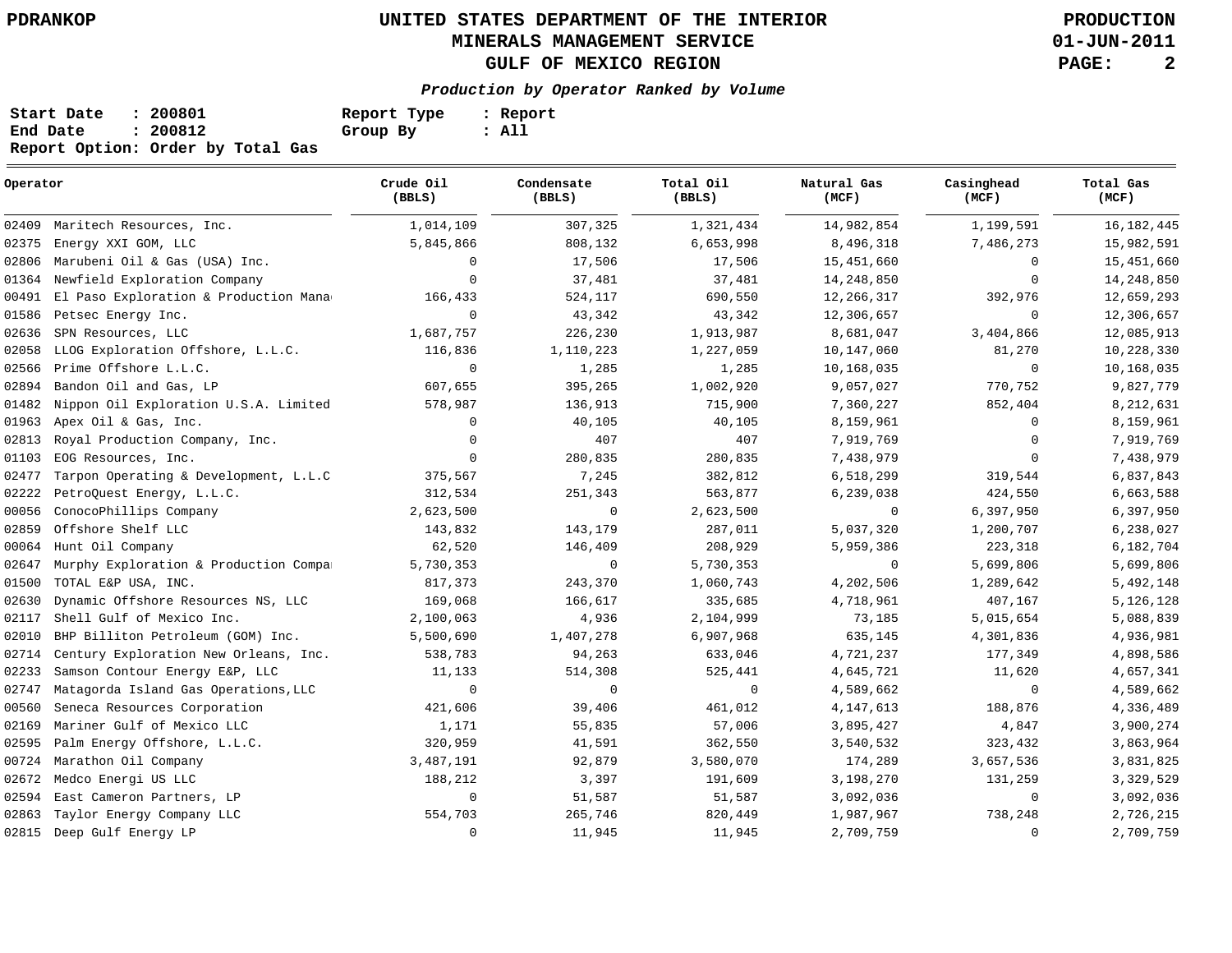**01-JUN-2011**

| Start Date | : 200801                          | Report Type | : Report |
|------------|-----------------------------------|-------------|----------|
| End Date   | : 200812                          | Group By    | : All    |
|            | Report Option: Order by Total Gas |             |          |

| Operator |                                       | Crude Oil<br>(BBLS) | Condensate<br>(BBLS) | Total Oil<br>(BBLS) | Natural Gas<br>(MCF) | Casinghead<br>(MCF) | Total Gas<br>(MCF) |
|----------|---------------------------------------|---------------------|----------------------|---------------------|----------------------|---------------------|--------------------|
| 02777    | Peregrine Oil & Gas, LP               | $\mathbf 0$         | 59,667               | 59,667              | 2,672,828            | $\mathbf 0$         | 2,672,828          |
| 02871    | Rooster Petroleum, LLC                | 30,831              | 212,931              | 243,762             | 2,476,194            | 134,906             | 2,611,100          |
| 02349    | Magnum Hunter Production, Inc.        | $\Omega$            | 41,123               | 41,123              | 2,273,566            | 0                   | 2,273,566          |
| 02981    | KNOC USA Corporation                  | 579,518             | 286,509              | 866,027             | 1,565,046            | 660,838             | 2,225,884          |
| 01207    | Petrobras America Inc.                | $\Omega$            | 428,977              | 428,977             | 2,221,270            | 0                   | 2,221,270          |
| 02807    | Marlin Coastal, L.L.C.                | 112,415             | 86,980               | 199,395             | 2,096,030            | 109,142             | 2,205,172          |
| 02852    | Rosetta Resources Offshore, LLC       | $\mathbf 0$         | 42,126               | 42,126              | 2,132,311            | $\mathbf 0$         | 2,132,311          |
| 02200    | Fairways Offshore Exploration, Inc.   | 8,411               | 53,765               | 62,176              | 2,098,129            | 2,835               | 2,100,964          |
| 01513    | Callon Petroleum Operating Company    | $\Omega$            | 2,138                | 2,138               | 2,016,751            | 0                   | 2,016,751          |
| 02967    | Peregrine Oil & Gas II, LLC           | $\Omega$            | 232                  | 232                 | 1,964,263            | 0                   | 1,964,263          |
| 02738    | Anglo-Suisse Offshore Partners, LLC   | 1,516,505           | 22,083               | 1,538,588           | 340,029              | 1,567,169           | 1,907,198          |
| 02513    | Petro Ventures, Inc.                  | $\Omega$            | 18,025               | 18,025              | 1,891,071            | $\mathbf 0$         | 1,891,071          |
| 02766    | AMCO Energy, Inc.                     | 166,387             | 27,304               | 193,691             | 1,485,843            | 305,579             | 1,791,422          |
| 02427    | Virgin Offshore U.S.A., Inc.          | $\Omega$            | 11,280               | 11,280              | 1,673,208            | 0                   | 1,673,208          |
| 03059    | ANKOR Energy LLC                      | 419,352             | 140,675              | 560,027             | 1,121,652            | 492,086             | 1,613,738          |
| 01376    | Linder Oil Company, A Partnership     | $\Omega$            | 425,056              | 425,056             | 1,579,236            | 0                   | 1,579,236          |
| 02655    | Sojitz Energy Venture, Inc.           | $\Omega$            | 7,080                | 7,080               | 1,517,983            | 0                   | 1,517,983          |
| 02914    | Republic Petroleum, LLC               | $\Omega$            | 2,276                | 2,276               | 1,511,328            | $\mathbf 0$         | 1,511,328          |
| 02066    | Ridgelake Energy, Inc.                | $\Omega$            | 4,149                | 4,149               | 1,509,491            | 0                   | 1,509,491          |
| 02800    | Monforte Exploration L.L.C.           | $\Omega$            | 240                  | 240                 | 1,422,126            | $\mathbf 0$         | 1,422,126          |
| 02769    | Leed Petroleum LLC                    | 142,237             | 142,728              | 284,965             | 880,817              | 520,087             | 1,400,904          |
| 03041    | Hilcorp Energy GOM, LLC               | 32,361              | 2,384                | 34,745              | 1,234,207            | 64,968              | 1,299,175          |
| 02841    | Beryl Resources LP                    | $\Omega$            | 209                  | 209                 | 1,280,174            | 0                   | 1,280,174          |
| 02904    | Phoenix Exploration Company LP        | $\Omega$            | 1,563                | 1,563               | 1,248,782            | 0                   | 1,248,782          |
| 02603    | Tammany Oil & Gas LLC                 | $\Omega$            | 302                  | 302                 | 1,146,508            | 0                   | 1,146,508          |
| 01935    | Pioneer Natural Resources USA, Inc.   | 492,887             | 717                  | 493,604             | 247,937              | 638,270             | 886,207            |
| 02111    | Legacy Resources Co., L.P.            | $\mathbf 0$         | $\mathbf 0$          | $\mathbf 0$         | 882,864              | 0                   | 882,864            |
| 03009    | Pyramid GOM, Inc.                     | 277,638             | 26,899               | 304,537             | 254,068              | 513,828             | 767,896            |
| 01904    | Burlington Resources Offshore Inc.    | $\Omega$            | 2,457                | 2,457               | 722,260              | 0                   | 722,260            |
| 01071    | Conn Energy, Inc.                     | $\Omega$            | 1,691                | 1,691               | 614,874              | $\mathbf 0$         | 614,874            |
| 01986    | Flextrend Development Company, L.L.C. | 203,337             | 22,475               | 225,812             | 203,231              | 302,760             | 505,991            |
| 02690    | Gulf of Mexico Oil and Gas Properties | 89,855              | 20,232               | 110,087             | 181,456              | 197,261             | 378,717            |
| 02986    | Breton Energy, LLC                    | $\Omega$            | 408                  | 408                 | 361,352              | 0                   | 361,352            |
| 00048    | Forest Oil Corporation                |                     | 2,459                | 2,459               | 327,857              | 0                   | 327,857            |
|          | 02721 Tarpon Offshore Ventures, LP    | $\Omega$            | 733                  | 733                 | 310,252              | $\mathbf 0$         | 310,252            |